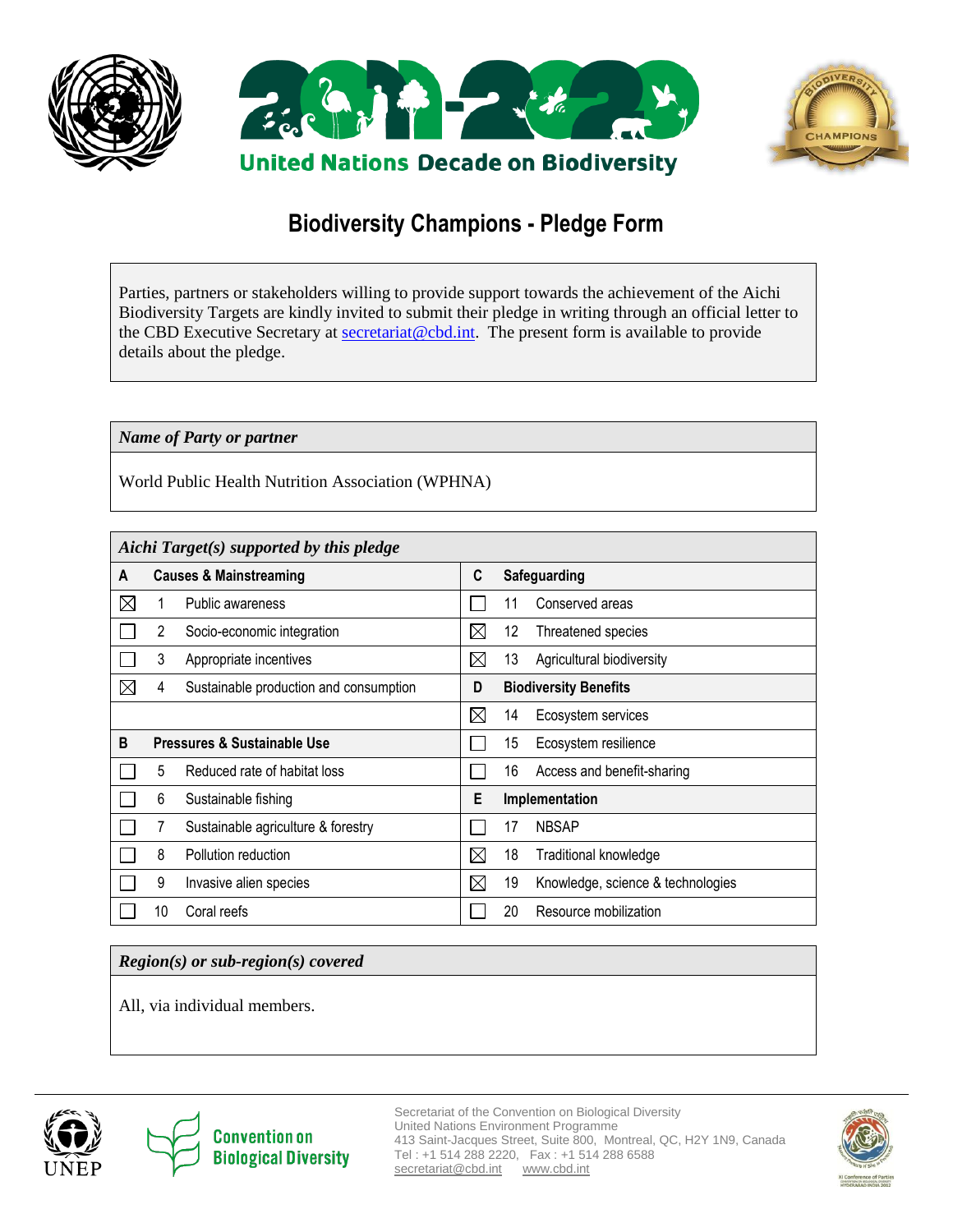| $Type(s)$ of support                       |                       |  |  |  |  |
|--------------------------------------------|-----------------------|--|--|--|--|
|                                            | Financial resources   |  |  |  |  |
|                                            | Capacity-building     |  |  |  |  |
|                                            | Technical assistance  |  |  |  |  |
|                                            | Human resources       |  |  |  |  |
|                                            | Other, please specify |  |  |  |  |
| Further details on type of support pledged |                       |  |  |  |  |

The WPHNA will bring to the attention of its membership (nutrition professionals in academia, private sector, civil society, UN agencies, government) the relationship between nutrition and biodiversity, thereby advancing the CBD's cross-cutting initiative on biodiversity for food and nutrition, the sustainable diets initiative, and contributing to the achievement of the Aichi Biodiversity Targets.

Through the membership, issues of biodiversity conservation through sustainable use, with human nutrition (i.e., diets, foods, nutrients) as the focus, will be addressed through advocacy, capacity development, research, and policy inputs.

## *Type(s) of institution supported*

Academia, private sector, civil society, UN agencies, government

| Pledge timeframe |                         |  |  |  |  |
|------------------|-------------------------|--|--|--|--|
|                  | From:   1 December 2013 |  |  |  |  |
|                  | To: 31 December 2020    |  |  |  |  |

### *Additional relevant information*

The World Public Health Nutrition Association is an individual membership organisation. Our members, from more than 50 countries, form a global network and have created a dynamic forum to exchange views to support each other in our work. We welcome members at all stages in their careers, and from all parts of the world. We are committed to the following:

•Advocacy at local, national, and international level to promote our purpose.

•Leadership and scholarship to strengthen the evidence base for effective action.

•Strengthening the capacity for action by working with partners to build the system and structure in which a well-trained workforce can operate. That includes working with partners to support the effective development and delivery of policies and programmes that will promote better public health nutrition.

 Providing a forum for the discussion by running an active website and newsletter; an international journal devoted to discussion and debate; meetings, conferences and other related activities.

We affirm that good health is a human right, and we follow ethical principles, including those of transparency, equity and respect.

As a Biodiversity Champion, the WPHNA will integrate relevant issue of biodiversity into its aims and objectives, give a platform to Aichi targets through its journals and meetings, and encourage its